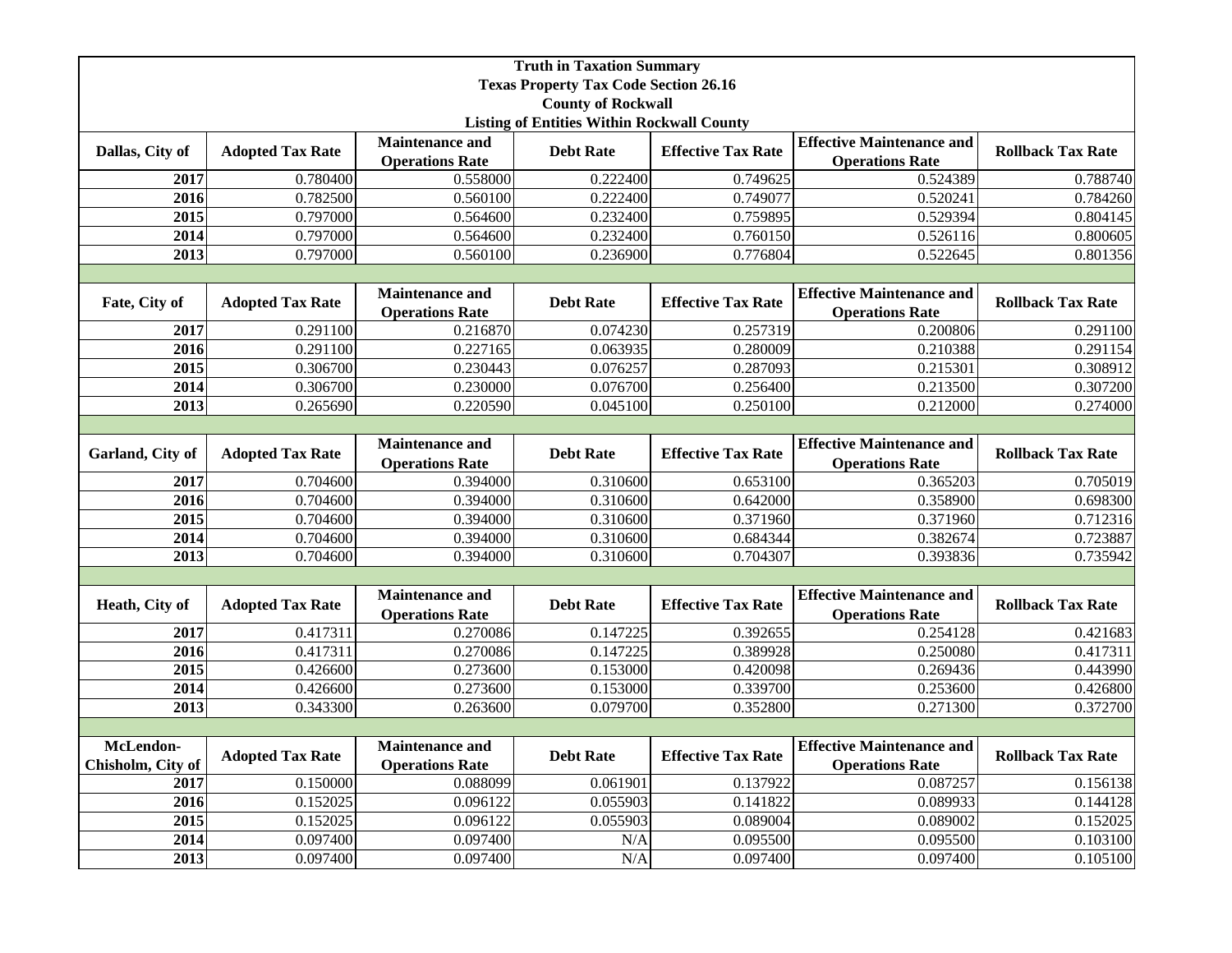| Rockwall, City of             | <b>Adopted Tax Rate</b> | <b>Maintenance and</b><br><b>Operations Rate</b> | <b>Debt Rate</b> | <b>Effective Tax Rate</b> | <b>Effective Maintenance and</b><br><b>Operations Rate</b> | <b>Rollback Tax Rate</b> |  |  |  |
|-------------------------------|-------------------------|--------------------------------------------------|------------------|---------------------------|------------------------------------------------------------|--------------------------|--|--|--|
| 2017                          | 0.423600                | 0.245400                                         | 0.178200         | 0.423671                  | 0.330393                                                   | 0.423729                 |  |  |  |
| 2016                          | 0.454300                | 0.238600                                         | 0.215700         | 0.454345                  | 0.331624                                                   | 0.454373                 |  |  |  |
| 2015                          | 0.485300                | 0.234200                                         | 0.251100         | 0.485322                  | 0.339223                                                   | 0.493837                 |  |  |  |
| 2014                          | 0.495500                | 0.220700                                         | 0.274800         | 0.495500                  | 0.355400                                                   | 0.563500                 |  |  |  |
| 2013                          | 0.502500                | 0.236300                                         | 0.266200         | 0.513700                  | 0.385200                                                   | 0.550200                 |  |  |  |
|                               |                         |                                                  |                  |                           |                                                            |                          |  |  |  |
| Rowlett, City of              | <b>Adopted Tax Rate</b> | <b>Maintenance and</b><br><b>Operations Rate</b> | <b>Debt Rate</b> | <b>Effective Tax Rate</b> | <b>Effective Maintenance and</b><br><b>Operations Rate</b> | <b>Rollback Tax Rate</b> |  |  |  |
| 2017                          | 0.777173                | 0.551190                                         | 0.225983         | 0.735052                  | 0.509069                                                   | 0.781936                 |  |  |  |
| 2016                          | 0.787173                | 0.551169                                         | 0.236004         | 0.751682                  | 0.551839                                                   | 0.831990                 |  |  |  |
| 2015                          | 0.787173                | 0.577919                                         | 0.209254         | 0.742051                  | 0.518238                                                   | 0.794189                 |  |  |  |
| 2014                          | 0.787173                | 0.549770                                         | 0.237403         | 0.712923                  | 0.481623                                                   | 0.757555                 |  |  |  |
| 2013                          | 0.747173                | 0.504773                                         | 0.242400         | 0.749631                  | 0.494292                                                   | 0.797155                 |  |  |  |
|                               |                         |                                                  |                  |                           |                                                            |                          |  |  |  |
| <b>Royse City, City</b><br>of | <b>Adopted Tax Rate</b> | <b>Maintenance and</b><br><b>Operations Rate</b> | <b>Debt Rate</b> | <b>Effective Tax Rate</b> | <b>Effective Maintenance and</b><br><b>Operations Rate</b> | <b>Rollback Tax Rate</b> |  |  |  |
| 2017                          | 0.621500                | 0.454000                                         | 0.167500         | 0.621561                  | 0.510281                                                   | 0.625872                 |  |  |  |
| 2016                          | 0.677100                | 0.460000                                         | 0.217100         | 0.619276                  | 0.482014                                                   | 0.646517                 |  |  |  |
| 2015                          | 0.677100                | 0.435100                                         | 0.242000         | 0.621870                  | 0.451928                                                   | 0.641926                 |  |  |  |
| 2014                          | 0.677100                | 0.401100                                         | 0.276000         | 0.697800                  | 0.448900                                                   | 0.677100                 |  |  |  |
| 2013                          | 0.698000                | 0.355600                                         | 0.342400         | 0.706000                  | 0.408400                                                   | 0.698200                 |  |  |  |
|                               |                         |                                                  |                  |                           |                                                            |                          |  |  |  |
| Wylie, City of                | <b>Adopted Tax Rate</b> | <b>Maintenance and</b><br><b>Operations Rate</b> | <b>Debt Rate</b> | <b>Effective Tax Rate</b> | <b>Effective Maintenance and</b><br><b>Operations Rate</b> | <b>Rollback Tax Rate</b> |  |  |  |
| 2017                          | 0.781000                | 0.580307                                         | 0.200693         | 0.781014                  | 0.573471                                                   | 0.820041                 |  |  |  |
| 2016                          | 0.848900                | 0.623399                                         | 0.225501         | 0.795191                  | 0.559680                                                   | 0.829955                 |  |  |  |
| 2015                          | 0.868900                | 0.611583                                         | 0.257317         | 0.860898                  | 0.585721                                                   | 0.889895                 |  |  |  |
| 2014                          | 0.878900                | 0.597978                                         | 0.280922         | 0.831230                  | 0.558014                                                   | 0.883577                 |  |  |  |
| 2013                          | 0.883900                | 0.593314                                         | 0.290586         | 0.855158                  | 0.567941                                                   | 0.903962                 |  |  |  |
|                               |                         |                                                  |                  |                           |                                                            |                          |  |  |  |
| <b>Rockwall ISD</b>           | <b>Adopted Tax Rate</b> | <b>Maintenance and</b><br><b>Operations Rate</b> | <b>Debt Rate</b> | <b>Effective Tax Rate</b> | <b>Effective Maintenance and</b><br><b>Operations Rate</b> | <b>Rollback Tax Rate</b> |  |  |  |
| 2017                          | 1.440000                | 1.040000                                         | 0.400000         | 1.361521                  | N/A                                                        | 1.452896                 |  |  |  |
| 2016                          | 1.465000                | 1.040000                                         | 0.425000         | 1.340460                  | N/A                                                        | 1.477601                 |  |  |  |
| 2015                          | 1.440000                | 1.040000                                         | 0.400000         | 1.450982                  | N/A                                                        | 1.450461                 |  |  |  |
| 2014                          | 1.440000                | 1.040000                                         | 0.400000         | 1.444400                  | N/A                                                        | 1.440000                 |  |  |  |
| 2013                          | 1.460000                | 1.040000                                         | 0.420000         | 1.517300                  | N/A                                                        | 1.460000                 |  |  |  |
|                               |                         |                                                  |                  |                           |                                                            |                          |  |  |  |
| <b>Royse City ISD</b>         | <b>Adopted Tax Rate</b> | <b>Maintenance and</b><br><b>Operations Rate</b> | <b>Debt Rate</b> | <b>Effective Tax Rate</b> | <b>Effective Maintenance and</b><br><b>Operations Rate</b> | <b>Rollback Tax Rate</b> |  |  |  |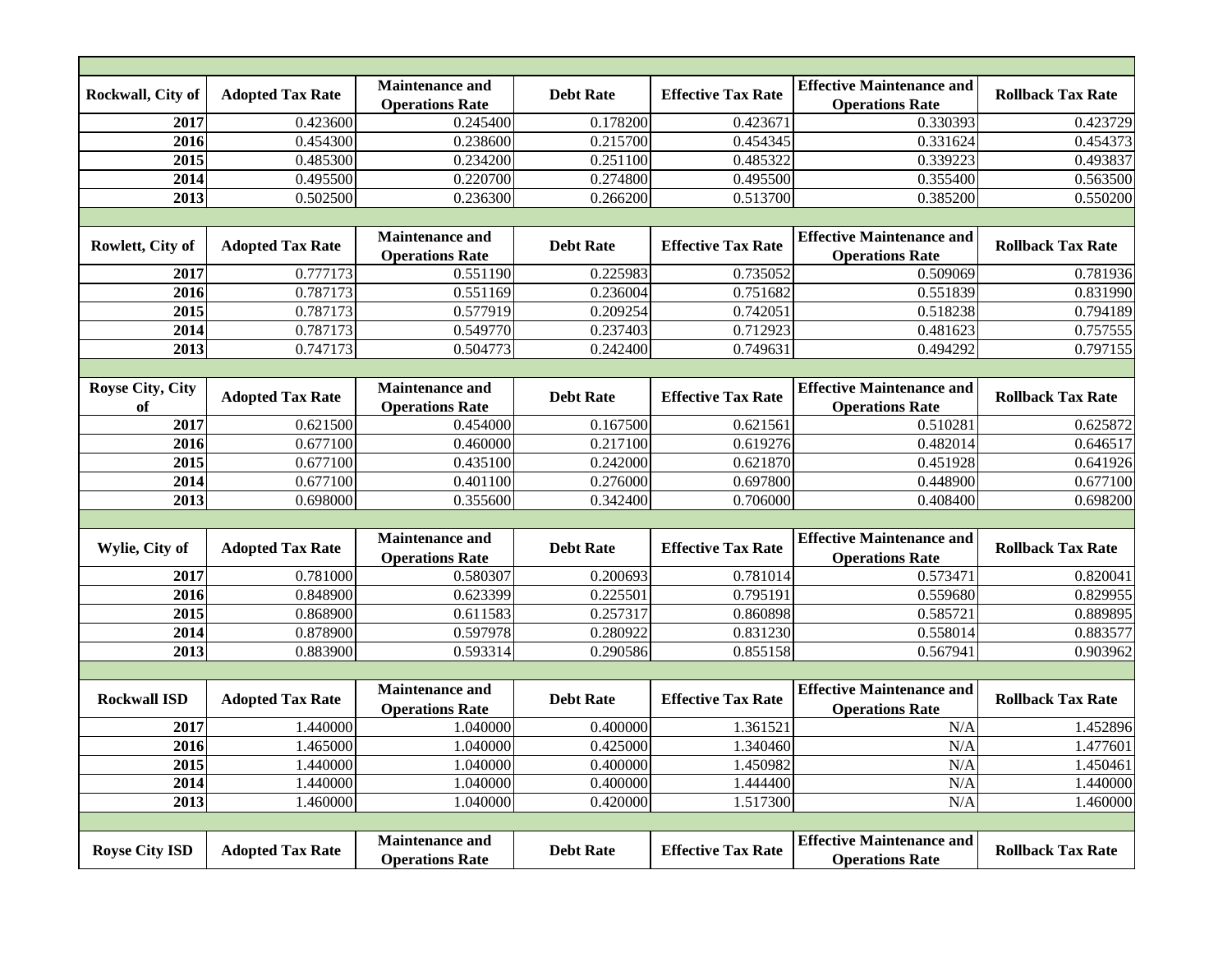| 2017              | 1.670000                | 1.170000                                         | 0.500000         | 1.661320                  | N/A                                                        | 1.670000                 |  |  |
|-------------------|-------------------------|--------------------------------------------------|------------------|---------------------------|------------------------------------------------------------|--------------------------|--|--|
| 2016              | 1.670000                | 1.170000                                         | 0.500000         | 1.503575                  | N/A                                                        | 1.670000                 |  |  |
| 2015              | 1.670000                | 1.170000                                         | 0.500000         | 1.598592                  | N/A                                                        | 1.670000                 |  |  |
| 2014              | 1.670000                | 1.170000                                         | 0.500000         | 1.720170                  | N/A                                                        | 1.670000                 |  |  |
| 2013              | 1.670000                | 1.170000                                         | 0.500000         | 1.670000                  | N/A                                                        | 1.670000                 |  |  |
|                   |                         |                                                  |                  |                           |                                                            |                          |  |  |
| MUD <sub>1</sub>  | <b>Adopted Tax Rate</b> | <b>Maintenance and</b><br><b>Operations Rate</b> | <b>Debt Rate</b> | <b>Effective Tax Rate</b> | <b>Effective Maintenance and</b><br><b>Operations Rate</b> | <b>Rollback Tax Rate</b> |  |  |
| 2017              | 0.450000                | 0.110000                                         | 0.340000         | N/A                       | N/A                                                        | N/A                      |  |  |
| 2016              | 0.500000                | 0.170000                                         | 0.330000         | N/A                       | N/A                                                        | N/A                      |  |  |
| 2015              | 0.550000                | 0.190000                                         | 0.360000         | N/A                       | N/A                                                        | N/A                      |  |  |
| 2014              | 0.600000                | 0.270000                                         | 0.330000         | N/A                       | N/A                                                        | N/A                      |  |  |
| 2013              | 0.650000                | 0.200000                                         | 0.450000         | N/A                       | N/A                                                        | N/A                      |  |  |
|                   |                         |                                                  |                  |                           |                                                            |                          |  |  |
| MUD <sub>6</sub>  | <b>Adopted Tax Rate</b> | <b>Maintenance and</b><br><b>Operations Rate</b> | <b>Debt Rate</b> | <b>Effective Tax Rate</b> | <b>Effective Maintenance and</b><br><b>Operations Rate</b> | <b>Rollback Tax Rate</b> |  |  |
| 2017              | 0.750000                | 0.420000                                         | 0.330000         | N/A                       | N/A                                                        | N/A                      |  |  |
| 2016              | 0.750000                | 0.750000                                         | N/A              | N/A                       | N/A                                                        | N/A                      |  |  |
| 2015              | 0.750000                | 0.750000                                         | N/A              | N/A                       | N/A                                                        | N/A                      |  |  |
| 2014              | 0.750000                | 0.750000                                         | N/A              | N/A                       | N/A                                                        | N/A                      |  |  |
| 2013              | 0.750000                | 0.750000                                         | N/A              | N/A                       | N/A                                                        | N/A                      |  |  |
|                   |                         |                                                  |                  |                           |                                                            |                          |  |  |
|                   |                         |                                                  |                  |                           |                                                            |                          |  |  |
| <b>MUD7</b>       | <b>Adopted Tax Rate</b> | <b>Maintenance and</b><br><b>Operations Rate</b> | <b>Debt Rate</b> | <b>Effective Tax Rate</b> | <b>Effective Maintenance and</b><br><b>Operations Rate</b> | <b>Rollback Tax Rate</b> |  |  |
| 2017              | 0.750000                | 0.750000                                         | N/A              | N/A                       | N/A                                                        | N/A                      |  |  |
| 2016              | 0.750000                | 0.750000                                         | N/A              | N/A                       | N/A                                                        | N/A                      |  |  |
|                   |                         |                                                  |                  |                           |                                                            |                          |  |  |
| <b>MUD8</b>       | <b>Adopted Tax Rate</b> | <b>Maintenance and</b><br><b>Operations Rate</b> | <b>Debt Rate</b> | <b>Effective Tax Rate</b> | <b>Effective Maintenance and</b><br><b>Operations Rate</b> | <b>Rollback Tax Rate</b> |  |  |
| 2017              | 0.750000                | 0.750000                                         | N/A              | N/A                       | N/A                                                        | N/A                      |  |  |
| 2016              | 0.750000                | 0.750000                                         | N/A              | N/A                       | N/A                                                        | N/A                      |  |  |
| 2015              | 0.750000                | 0.750000                                         | N/A              | N/A                       | N/A                                                        | N/A                      |  |  |
| 2014              | 0.750000                | 0.750000                                         | N/A              | N/A                       | N/A                                                        | N/A                      |  |  |
| $\overline{2013}$ | 0.750000                | 0.750000                                         | N/A              | N/A                       | N/A                                                        | N/A                      |  |  |
|                   |                         |                                                  |                  |                           |                                                            |                          |  |  |
| MUD <sub>9</sub>  | <b>Adopted Tax Rate</b> | <b>Maintenance and</b><br><b>Operations Rate</b> | <b>Debt Rate</b> | <b>Effective Tax Rate</b> | <b>Effective Maintenance and</b><br><b>Operations Rate</b> | <b>Rollback Tax Rate</b> |  |  |
| 2017              | 0.750000                | 0.750000                                         | N/A              | N/A                       | N/A                                                        | N/A                      |  |  |
| 2016              | 0.750000                | 0.750000                                         | N/A              | N/A                       | N/A                                                        | N/A                      |  |  |
| 2015              | 0.750000                | 0.750000                                         | N/A              | N/A                       | N/A                                                        | N/A                      |  |  |
| 2014              | 0.750000                | 0.750000                                         | N/A              | N/A                       | N/A                                                        | N/A                      |  |  |
| 2013              | 0.750000                | 0.750000                                         | N/A              | N/A                       | N/A                                                        | N/A                      |  |  |